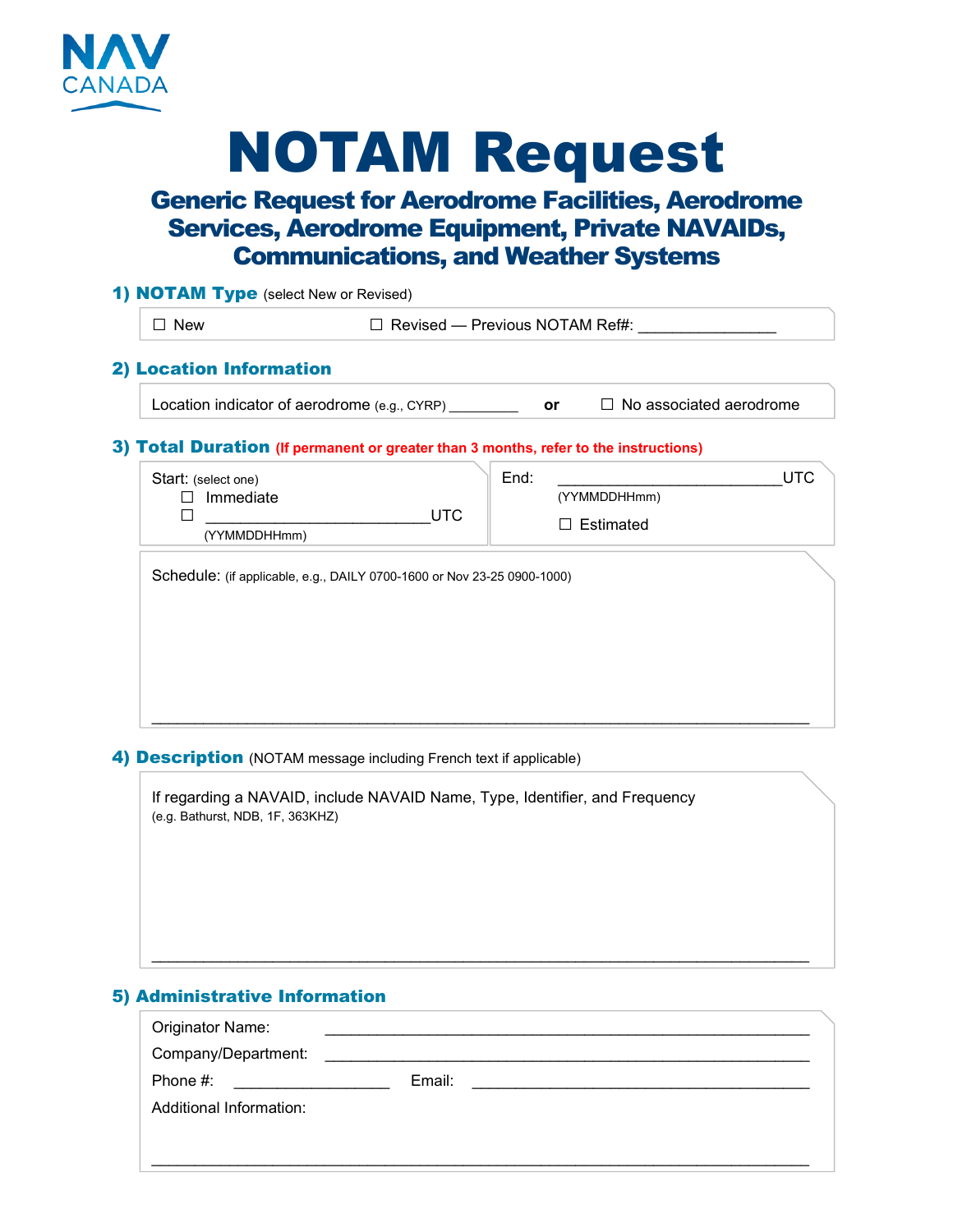## Instructions

This form is used for any NOTAM request affecting aerodrome facilities, equipment (including private NAVAIDs and approach aids), surfaces, and services, and for enroute NAVAIDs, communication, and weather systems.

**DO NOT use this form for RSC NOTAM, obstacle light outages or airspace/navigation warnings.**

The purpose of this form is to aid in the creation of NOTAM affecting aerodrome services (i.e. , fuel services, meteorological equipment, aerodrome lighting, runways, communications, etc.) and navaid unserviceability. If unsure on how to complete this form, the Flight Information Centre (FIC) can be contacted for assistance.

- **New Request**: Complete this form for **one occurrence and one location**. Unless a different arrangement already exists, submit the request via fax or telephone to the applicable FIC (which can be determined on the (NAV [CANADA website\)](https://www.navcanada.ca/en/flight-planning/flight-planning-and-reporting.aspx) or call 1-866-WX-BRIEF. More detailed information on NOTAM creation can be found in the [Canadian NOTAM Operating Procedures](https://www.navcanada.ca/en/aeronautical-information/operational-guides.aspx) [\(CNOP\).](https://www.navcanada.ca/en/aeronautical-information/operational-guides.aspx)
- **Revision / Cancellation**: Requests can be submitted in the same manner as the initial request. The number of the NOTAM to be revised must be provided (ex. J1400/22). It is the responsibility of the originator of the NOTAM to revise the NOTAM before the end time is reached.

### NOTAM Request Details

The type of information varies depending on subjects and conditions. Please refer to the [Canadian](https://www.navcanada.ca/en/aeronautical-information/operational-guides.aspx)  [NOTAM Operating Procedures \(CNOP\) section 5](https://www.navcanada.ca/en/aeronautical-information/operational-guides.aspx) to determine what information must be provided for your specific request.

- **1. NOTAM Type:** Select if the NOTAM is a new NOTAM or a replacing/revised NOTAM with the reference number of the NOTAM being replaced, e.g. J1400/22.
- **2. Location Information:**
	- a. **Aerodrome Location Indicator**: Enter the applicable aerodrome location indicator (e.g., CYRP)

**OR**

- b. If no aerodrome is associated, select the box.
- **3. Total Duration in Coordinated Universal Time (UTC):**
	- To determine the UTC time from the [NRC website,](https://nrc.canada.ca/en/web-clock/)
		- 1. Identify your time zone
		- 2. Identify the time difference from UTC
		- 3. Add this to the local time.

In the image on the right, it can be seen that Eastern Daylight Time (EDT) is four hours behind UTC time.

Therefore, when the time zone is EDT, four hours would need to be added to the NOTAM local time to determine the UTC time.

For example, If the local time is 1350 EDT then the UTC time would be 1750.

|            |            |     | Select time zone |            |            |            |
|------------|------------|-----|------------------|------------|------------|------------|
| <b>PDT</b> | <b>MDT</b> | CDT | <b>FDT</b>       | <b>ADT</b> | <b>NDT</b> | <b>UTC</b> |
| 13:50:05   |            |     |                  |            |            |            |
|            |            |     | EDT (UTC-04:00)  |            |            |            |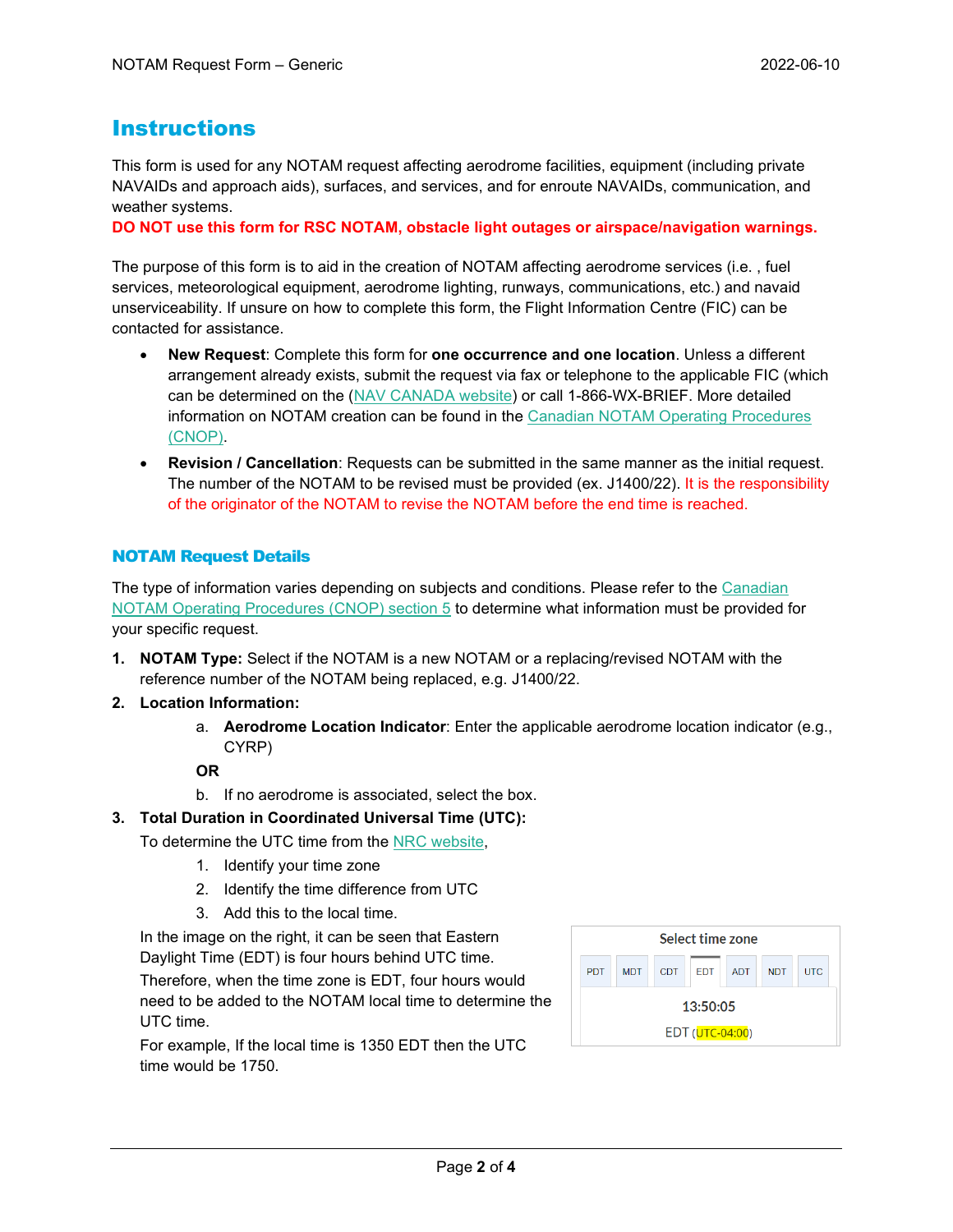- a. **Start:** Enter the date and **time in UTC** the closure, outage or change begins. If immediate, select "Immediate".
- b. **End:** Enter the date and **time in UTC** the closure, outage or change will revert to previously known status/conditions. If the end date is approximate (estimated), tick the estimated box. **Note that it is the responsibility of the NOTAM originator/requester to advise the FIC if the NOTAM needs to be renewed or cancelled BEFORE the date and time specified.**
- c. **A NOTAM can only be issued for a maximum of 3 months. If the total duration is longer, you must enter an expiration time within the allowed time frame and contact the FIC subsequently to extend the NOTAM. The same maximum duration of 3 months will be applicable to the NOTAM extension.**
- d. **Schedule:** If the activity has a schedule, insert the schedule here (24-hour UTC format) e.g. Monday to Friday 0900-1300 or Nov 23-25 0900-1000. (Refer to [CNOP](https://www.navcanada.ca/en/aeronautical-information/operational-guides.aspx) [section](https://www.navcanada.ca/en/aeronautical-information/operational-guides.aspx) 4.4.19).

### **4. Description:**

- a. Provide a description of the the closure, service change or outage. CNOP section 5 should be consulted to ensure all relevant details are included.
- b. If the outage pertains to a navaid, ensure to include:
	- NAVAID name
	- NAVAID type, identifier, frequency. For DME navaids, include the associated DME channel
	- For ILS systems, include the associated runway
- c. Text must be provided in both English and French where applicable.
- **5. Administrative Information:** Complete all administrative information as applicable. A name, phone number, and email address from the originator (person requesting the NOTAM) is required. Please ensure that the phone number is valid and someone can respond to any inquiries for the duration of the NOTAM. This is especially important for when the end time of the NOTAM is estimated. If there is any additional information that needs to be communicated, it can be stated in the "other information" section.